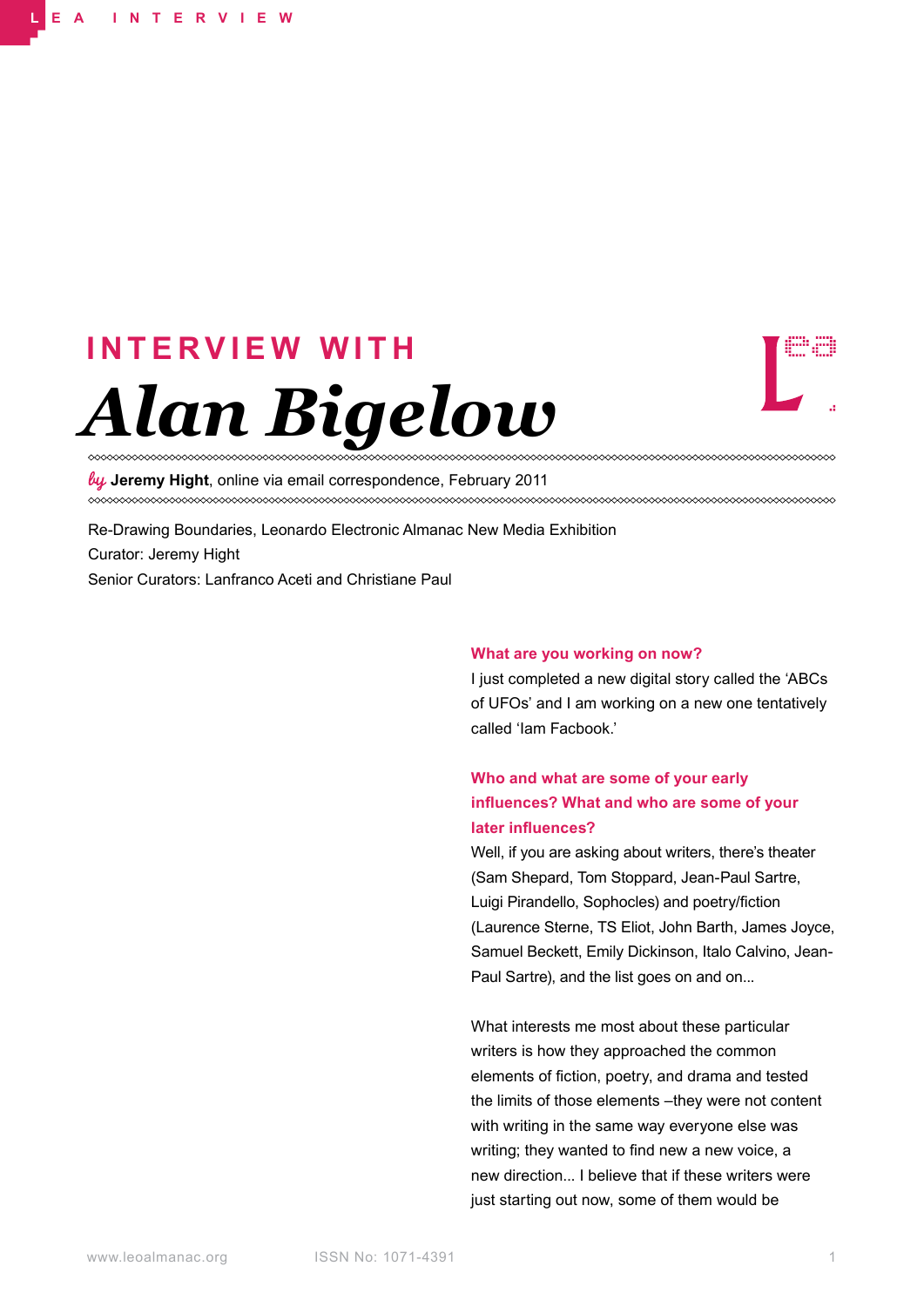actively engaged in creating content for the web. Imagine Laurence Sterne or Samuel Beckett writing electronic literature –what fun that would be!

Once I got into writing for the web, my reading practices shifted mostly to online content, but the memory, and lessons, of these early influences linger with me still. And who are some of my other influences? There's art (anything from the Old Masters to Abstract Expressionism to contemporary art) and music (you name it). Nowadays, I roam far and wide across the web (who doesn't), and I'll beg, borrow, or hack whatever I like into something that's usable in a story. I give credit where credit is due, and I don't hesitate to try something new or head in a fresh direction. I am never satisfied doing the same thing twice, unless I can improve it, and as a result you can see a wide diversity in my work, with a lot of experimentation in style.

# **Your work very deftly plays with elements of several forms quite seamlessly; are your works intentionally cross-disciplinary or is that simply what comes in process and with each work?**

I am fortunate in that I have some training in music, creative writing, art and film appreciation, and a variety of other disciplines. As a kid, I had a natural curiosity for the arts which was allowed to blossom in high school and college, and in the arts scenes of New York City, London, and elsewhere. To write electronic literature nowadays, if you want to work alone, and not with a team of discipline-specific experts, you pretty much have to know what looks good within all the elements of a multimedia work. You have to know a little about a lot of different art forms, and you need to be able to cast the same objective eye upon your own work that you use in judging the work of others.

I am not an expert in anything but writing, but you don't need to be an expert to know what looks right in a piece of electronic literature: it's part feel and part experience and it's part memory of what pleased you in the past when you first stepped into the Met (like I did) and deliberately lost yourself in

the vast caverns of its art holdings. Hours later, I found my way out, tired and hungry, but I learned something on the way...

Do that a hundred times with film, music, and everything you can get your hands on, and some ideas are likely to break open in your head.

# **What role does space play in your works? What elements of semiotics and even history of place and places call out for further contemplation and analysis such as in your work?** As a digital writer, I am very interested in the visual possibilities of empty space, but mostly with what I can do to fill it...

I am not sure if my work calls out for contemplation or analysis, although I know some people have tried...

I am very preoccupied with archetypes and semiotics, particularly as to how they can be used to identify or express cultural myths. This is most apparent in my concept pieces like *MythWatch.org*, 'Archetypal Africa,' and 'This Is Not A Poem,' but the idea pervades my work. I often think what is most revealing in the arts is that which, at first glance, seems devoid of meaning – its symbolic resonance is so obvious, we overlook it. Good art always prompts us to take a second look.

# **Do the labels such as "vispo", "new media narrative", "new media" "electronic literature" and "hypertext" ever seem limiting or implying a restrictive classification?**

These labels are just words. They will change over time, and new vocabularies will replace the old.

## **What may lie in the future for ways to read, write and express with text ?**

I think the ways for us to read, write, and express with text are currently around us –they are myriad, and not just on the web and in galleries and museums and in Kindles and in apps for portable devices but include traditional print venues, as well. And then there are the ways we can not imagine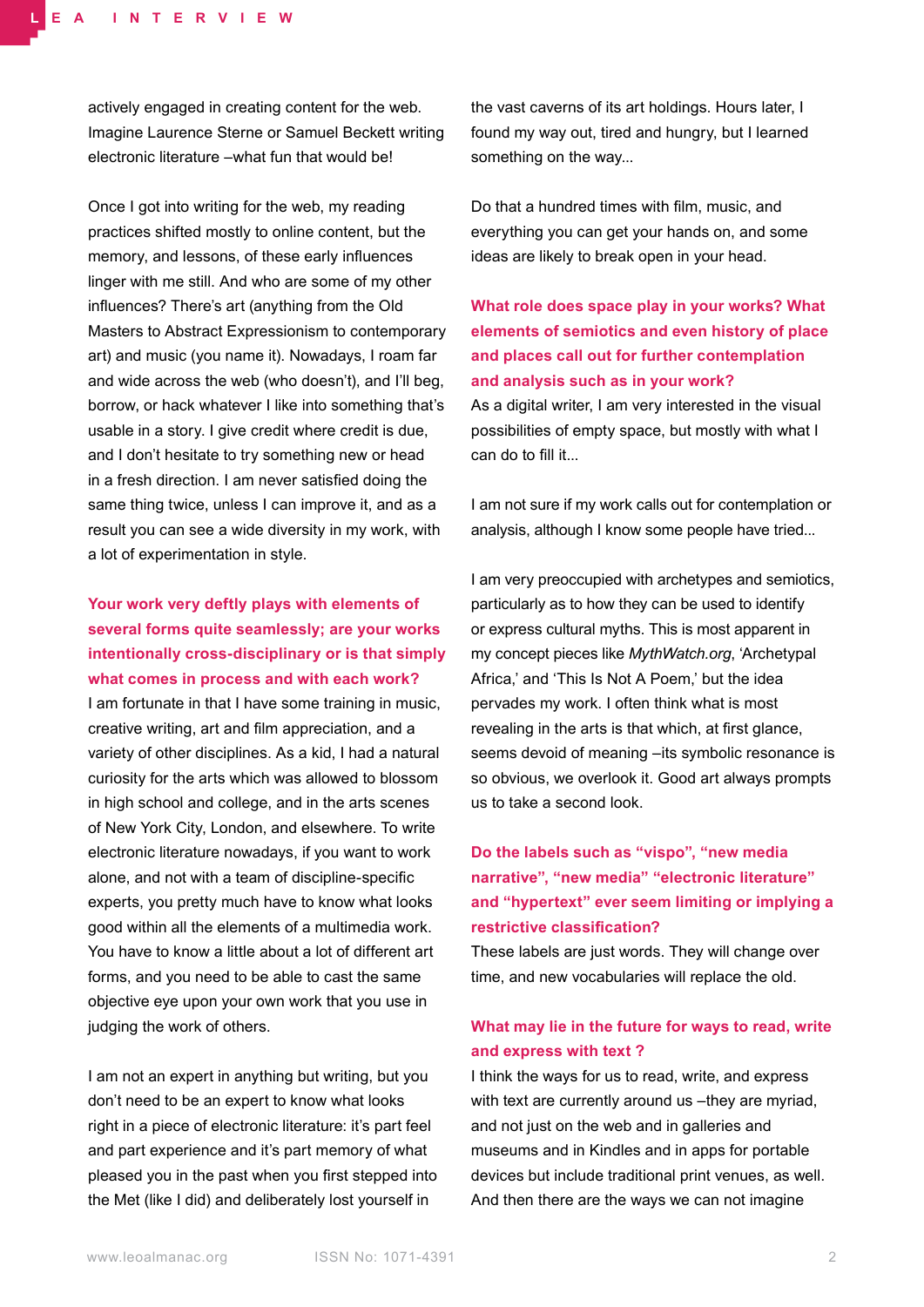which will, one day, make digital writers obsolete...

**Is the absurd useful in terms of iconic metaphors... Both visual and textual? can there be a power in interplay between near kitsch and a newfound symbolic portent (as some of you works powerfully seem to employ)?**

I personally like the absurd, especially if it is humorous. Usually bored and often dismayed by my everyday life, I find excitement in creating something outside the norm. This makes my work a bit less accessible and more geared toward a specialized audience, but this is nothing new. I was an absurdist even before I was a writer.

Framed by the right concept, a combination of absurdity and symbol can be a very powerful tool for a writer. There is a harmony, and disharmony, to be exploited and, in that exploitation, a harvest of symbolic meaning.

But I have heard this kitsch reference before! One of my pieces was in a show in Salt Lake City, Utah (yes, electronic literature can find its way into galleries and museums –very much so!), and the curator, who seemingly loved the piece, was asked by a reporter if he thought the piece was too kitschy. This must have been code for "bad," because in a matter of seconds the curator denounced my piece to the reporter, saying he chose the piece because of its kitsch but, in retrospect, maybe it was too over the top. He was sorry, he said. He sounded almost embarrassed as he ratted me out to the press.

What was the piece? It was 'Because You Asked,' and to this day I still don't know what's so kitschy about it.

## **Can creative works measure things that seem beyond measure or seem to render it moot?**

If we believe in the power of creative works to measure that which is beyond measure, there might be a chance to save ourselves. Without suspension of disbelief, we are dead in the water.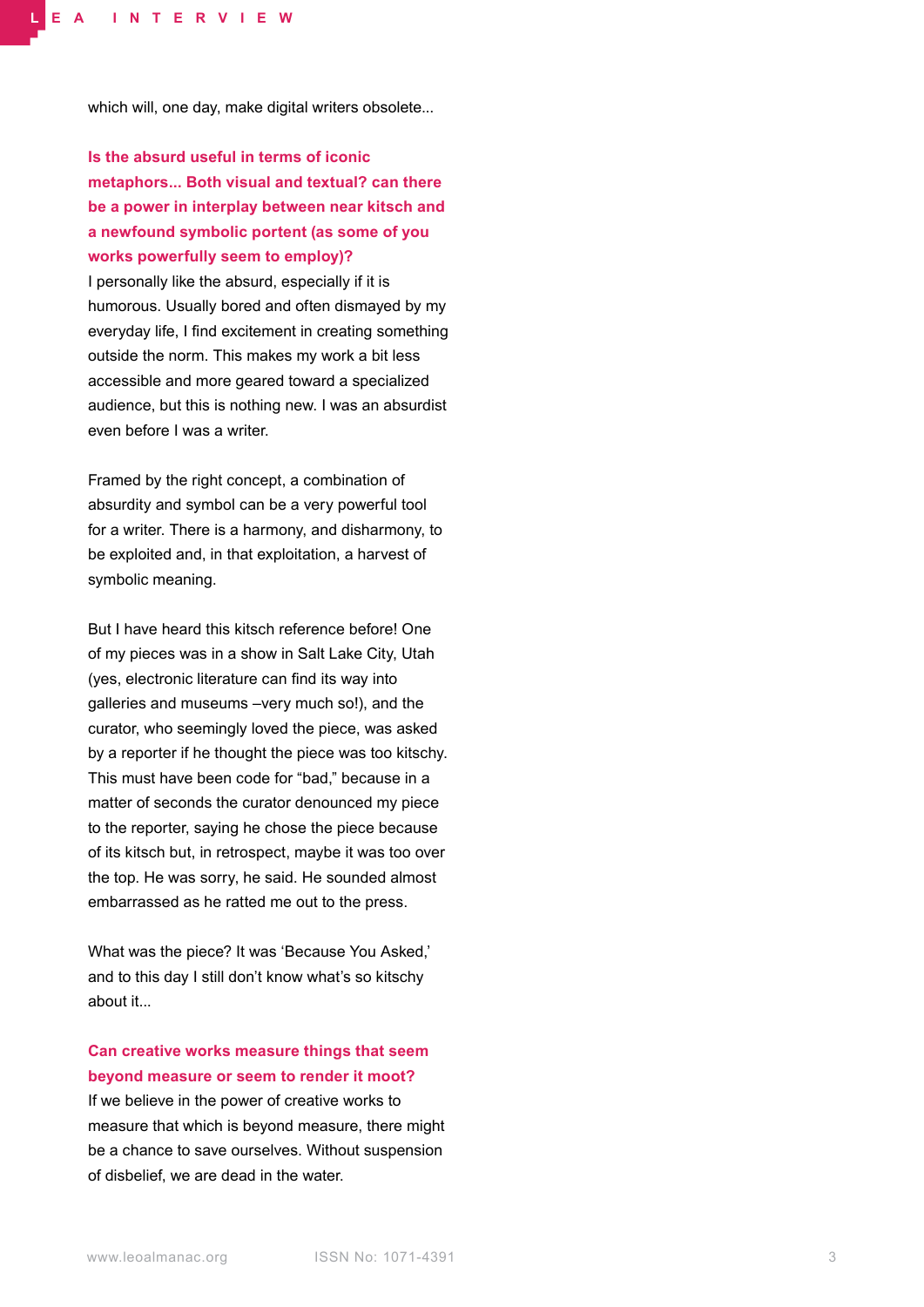

My Nervous Breakdown, 2010, Alan Bigelow. All images and video material are the copyright of the artist and cannot be used or altered in any way without the express consent of the artist

### **My Nervous Breakdown**

My Nervous Breakdown (http://www.webyarns.com/ MyNervousBreakdown.html) describes a four-part journey into a mental breakdown, and past it, into recovery and redemption.

A mix of medical facts, talk therapy, visual archetypes, and the lexicon of dreams, the four parts combine imagery, text, and audio to portray a personal, but fictional, record of one man's voyage into an obsessive, but often humorous, world of self-doubt and delusion. After navigating the fours sections, the viewer is led to a closing page which completes the narrative.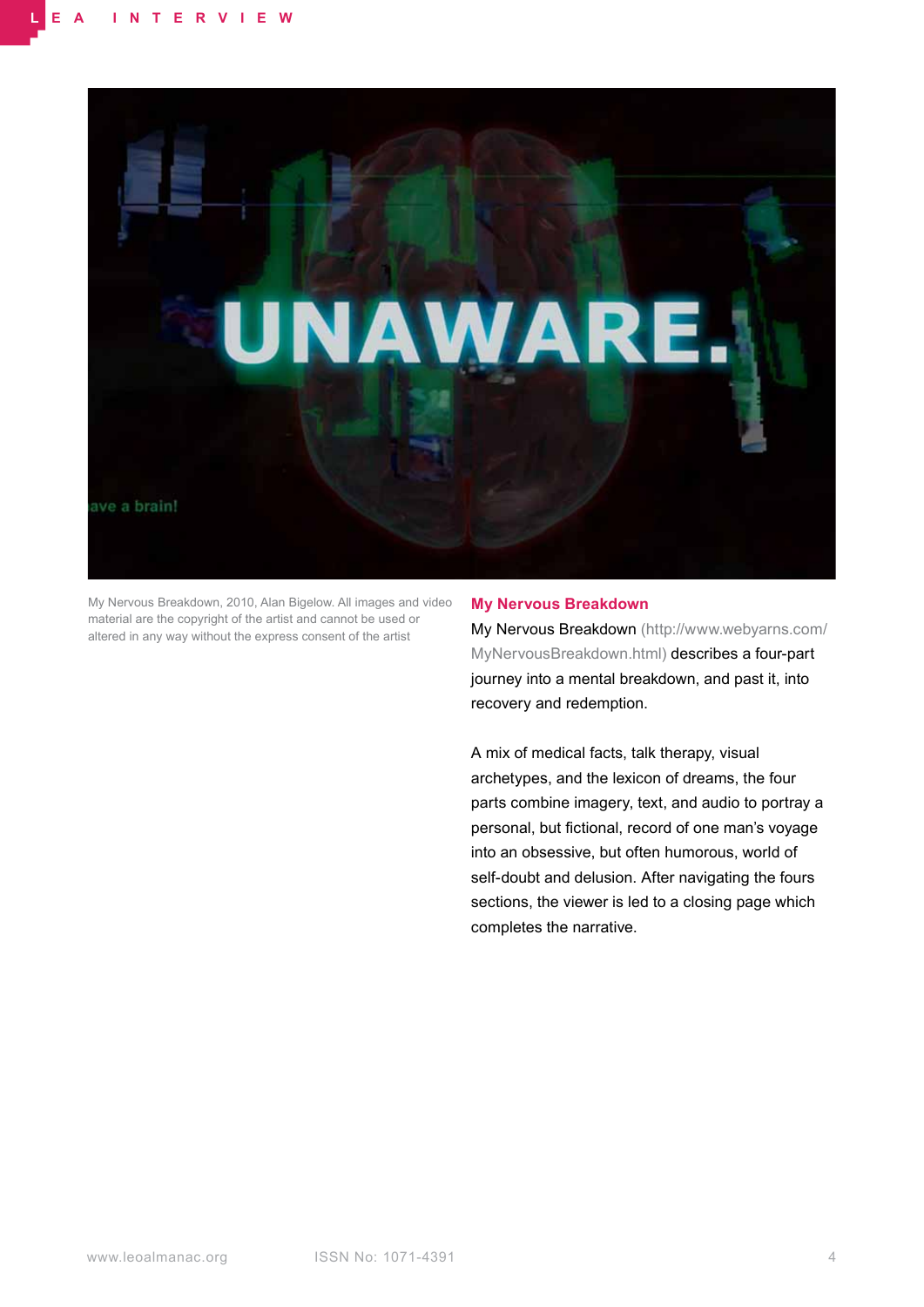

Archetypal Africa, 2009, Alan Bigelow. All images and video material are the copyright of the artist and cannot be used or altered in any way without the express consent of the artist

## **Archetypal Africa**

Archetypal Africa (http://www.webyarns.com/ ArchetypalAfrica.html) takes a look at common objects in everyday life, and their symbolic resonance within myth and culture. The piece plays with fact and fiction as it leads the user toward an opportunity to define their own archetypal moment. The work is created in Flash and uses text, video, still images, audio and a searchable RSS feed that generates results from user input.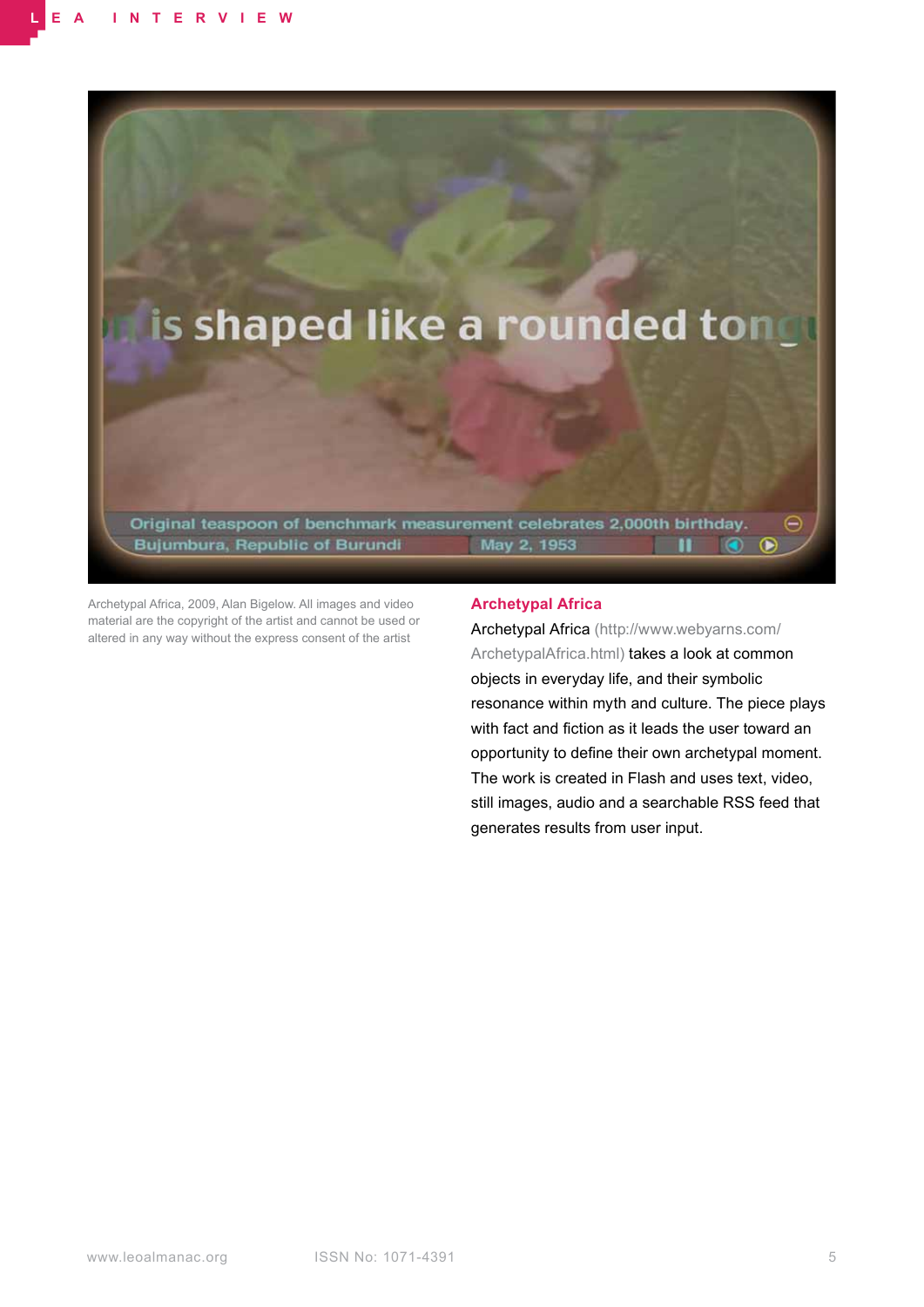

Wander Wire, 2005, Alan Bigelow. All images and video material are the copyright of the artist and cannot be used or altered in any way without the express consent of the artist

## **Wander Wire**

Wander Wire (www.webyarns.com/wanderwire.html) examines an unidentified military conflict from two points of view: the invaders and the invaded. The poem is deliberately unspecific as to time and place; its province is the living and the dead and the short distance that lies between them.